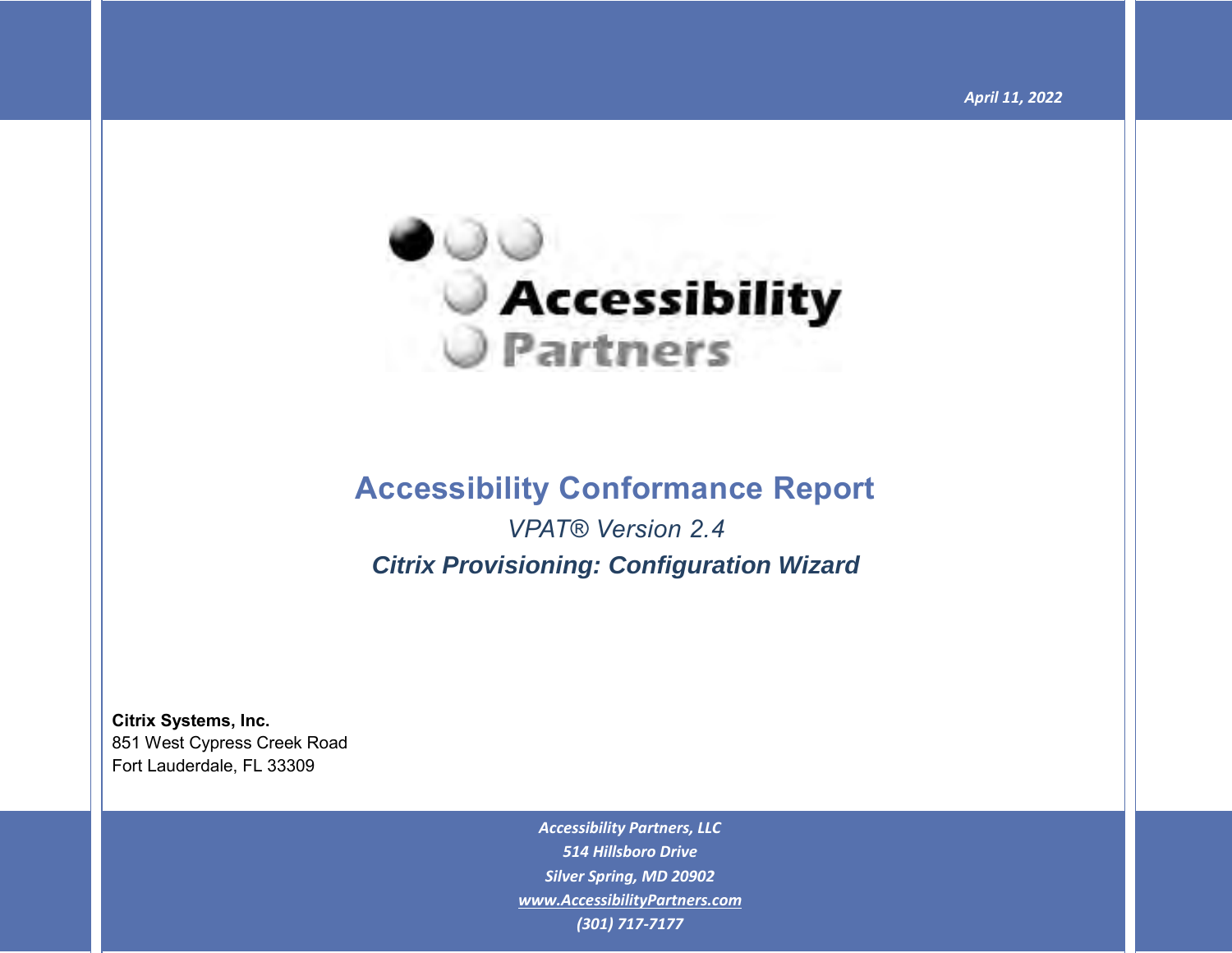### **Name of Product/Version**

**Name of Product:** Citrix Provisioning: Configuration Wizard **Version:** 2203.0

### **Product Description**

The Configuration Wizard is used to perform basic configuration of a Provisioning Server.

### **Notes**

This Voluntary Product Accessibility Template (VPAT) provides guidance on the accessibility characteristics **Citrix Provisioning: Configuration Wizard** as of **April 11, 2022** and is only valid for the version and date it was tested.

### **Evaluation Methods Used**

Assistive technology products used as part of testing included Freedom Scientific JAWS 2022, NVDA 2021.3, Freedom Scientific ZoomText 2022, The Paciello Group's Colour Contrast Analyser 2.5, Accessibility Insights for Windows, Microsoft Windows accessibility features, and keyboard-only control. Testing was performed with this assistive technology on Windows Server 2022 and Windows 10.

## **Applicable Standards/Guidelines**

This report covers the degree of conformance for the following accessibility standard/guidelines:

| <b>Standard/Guideline</b>                | <b>Included In Report</b> |
|------------------------------------------|---------------------------|
| Web Content Accessibility Guidelines 2.0 | Level A (Yes)             |
|                                          | Level AA (Yes)            |
|                                          | Level AAA (No)            |
| Web Content Accessibility Guidelines 2.1 | Level A (Yes)             |
|                                          | Level AA (Yes)            |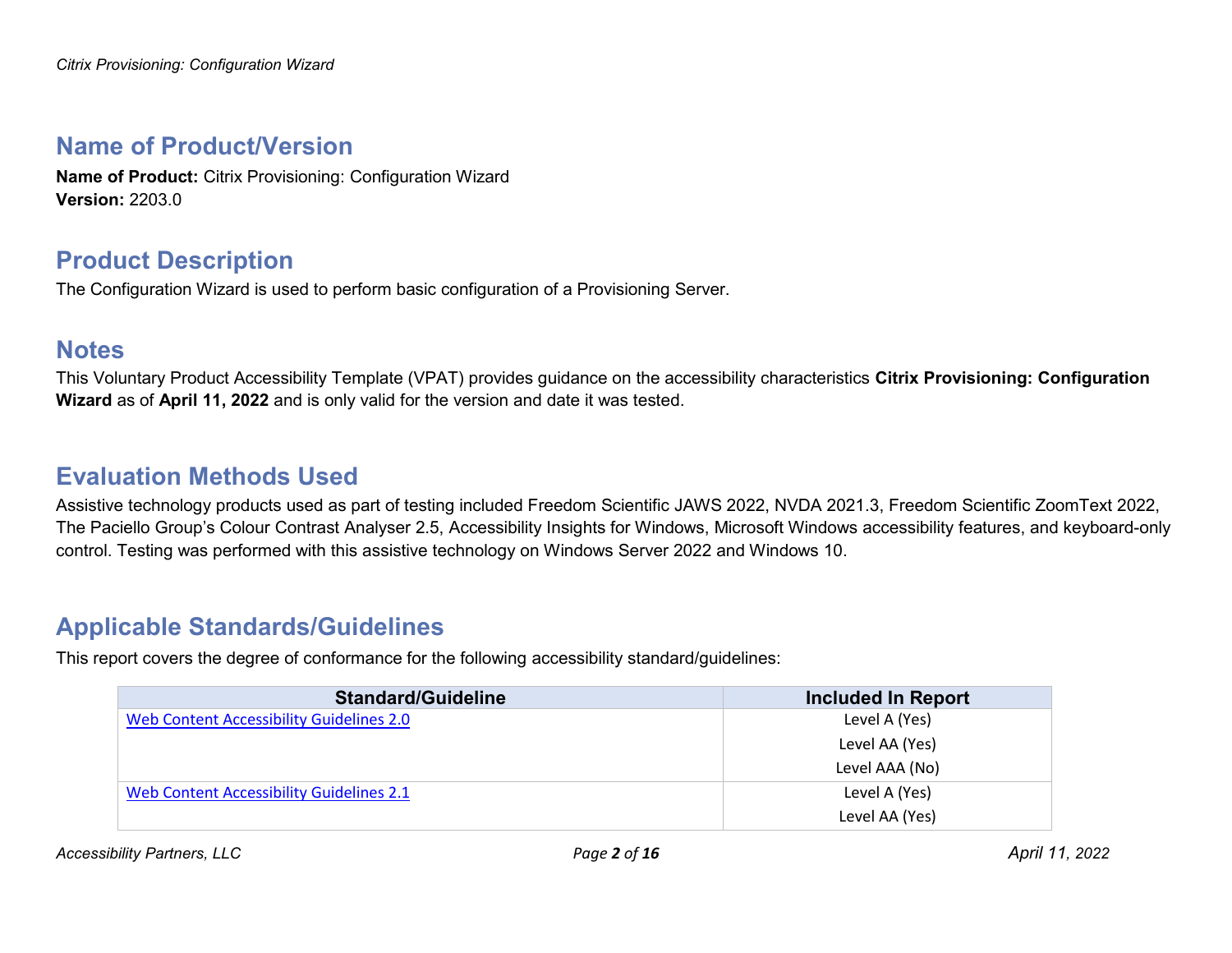|                                                                                                                                     | Level AAA (No) |
|-------------------------------------------------------------------------------------------------------------------------------------|----------------|
| Revised Section 508 standards published January 18, 2017 and corrected January 22,<br>2018                                          | Yes            |
| EN 301 549 Accessibility requirements suitable for public procurement of ICT<br>products and services in Europe, - V3.1.1 (2019-11) | No.            |

#### **Terms**

The terms used in the Conformance Level information are defined as follows:

- **Supports**: The functionality of the product has at least one method that meets the criterion without known defects or meets with equivalent facilitation.
- **Partially Supports**: Some functionality of the product does not meet the criterion.
- **Does Not Support**: The majority of product functionality does not meet the criterion.
- **Not Applicable**: The criterion is not relevant to the product.
- **Not Evaluated**: The product has not been evaluated against the criterion. This can be used only in WCAG 2.0 Level AAA.

## **WCAG 2.x Report**

Tables 1 and 2 also document conformance with:

- Chapter 5 501.1 Scope, 504.2 Content Creation or Editing
- Chapter 6 602.3 Electronic Support Documentation.

Note: When reporting on conformance with the WCAG 2.x Success Criteria, they are scoped for full pages, complete processes, and accessibility-supported ways of using technology as documented in the [WCAG 2.0 Conformance Requirements.](https://www.w3.org/TR/WCAG20/#conformance-reqs)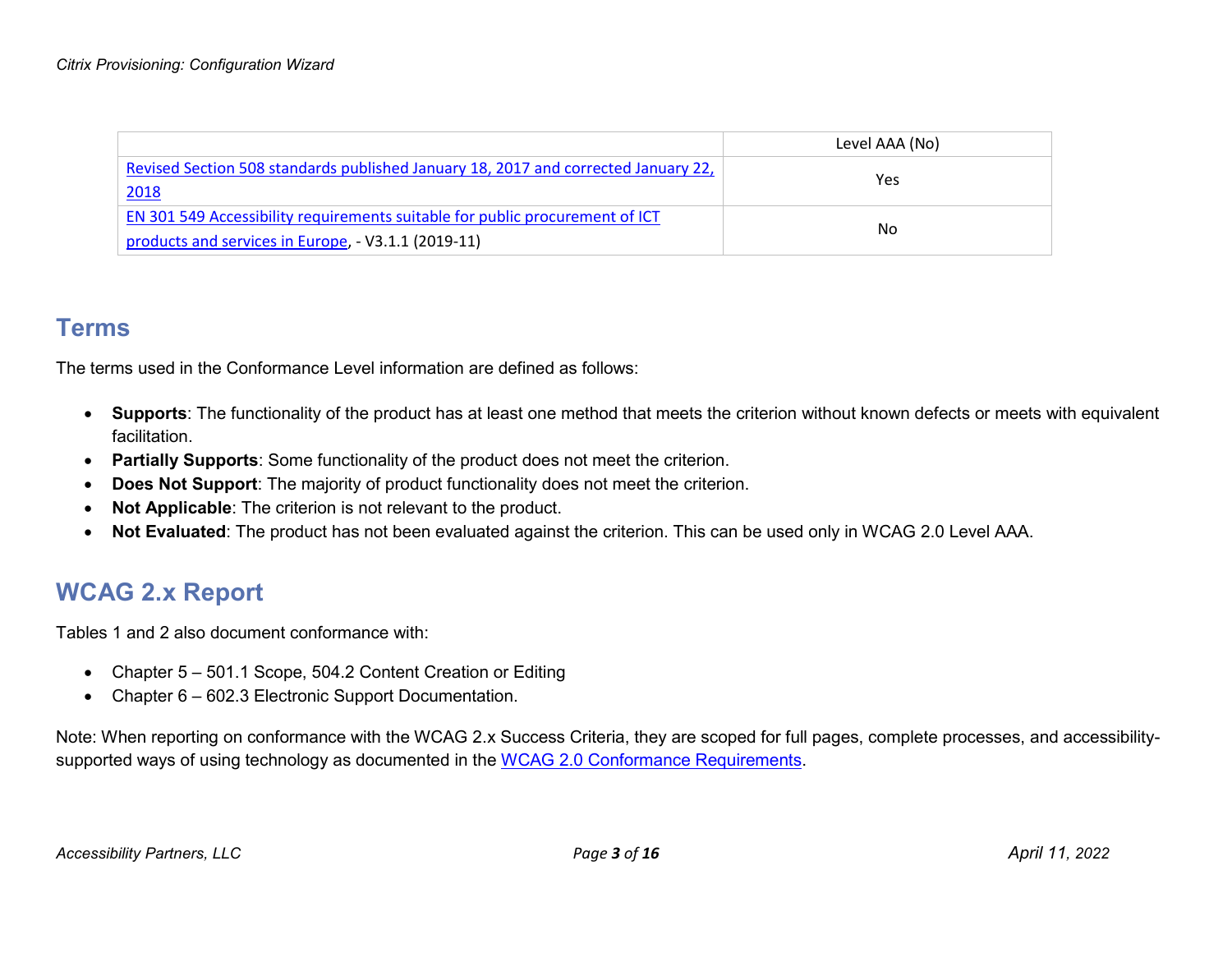### **Table 1: Success Criteria, Level A**

| <b>Criteria</b>                                                                                                                                                                                 | <b>Conformance Level</b>  | <b>Remarks and Explanations</b>                                                                                                                                                                                                              |
|-------------------------------------------------------------------------------------------------------------------------------------------------------------------------------------------------|---------------------------|----------------------------------------------------------------------------------------------------------------------------------------------------------------------------------------------------------------------------------------------|
| 1.1.1 Non-text Content (Level A)<br>Also applies to:<br><b>Revised Section 508</b><br>501 (Web)(Software)<br>$\bullet$<br>602.3 (Support Docs)<br>$\bullet$                                     | Not Applicable            | The application does not use images.                                                                                                                                                                                                         |
| 1.2.1 Audio-only and Video-only (Prerecorded) (Level A)<br>Also applies to:<br><b>Revised Section 508</b><br>501 (Web)(Software)<br>$\bullet$<br>602.3 (Support Docs)<br>$\bullet$              | Not Applicable            | There are no audio-only or video-only recordings in the<br>application.                                                                                                                                                                      |
| 1.2.2 Captions (Prerecorded) (Level A)<br>Also applies to:<br><b>Revised Section 508</b><br>501 (Web)(Software)<br>$\bullet$<br>602.3 (Support Docs)<br>٠                                       | Not Applicable            | There are no audio-only or video-only recordings in the<br>application.                                                                                                                                                                      |
| 1.2.3 Audio Description or Media Alternative (Prerecorded) (Level A)<br>Also applies to:<br><b>Revised Section 508</b><br>501 (Web)(Software)<br>$\bullet$<br>602.3 (Support Docs)<br>$\bullet$ | Not Applicable            | There are no audio-only or video-only recordings in the<br>application.                                                                                                                                                                      |
| 1.3.1 Info and Relationships (Level A)<br>Also applies to:<br><b>Revised Section 508</b><br>501 (Web)(Software)<br>$\bullet$<br>602.3 (Support Docs)<br>$\bullet$                               | <b>Partially Supports</b> | Some user interface controls have programmatically<br>determined, descriptive names.<br>Some text boxes do not have programmatically<br>determined names. The accessible names of some<br>controls (e.g., IP addresses) are not descriptive. |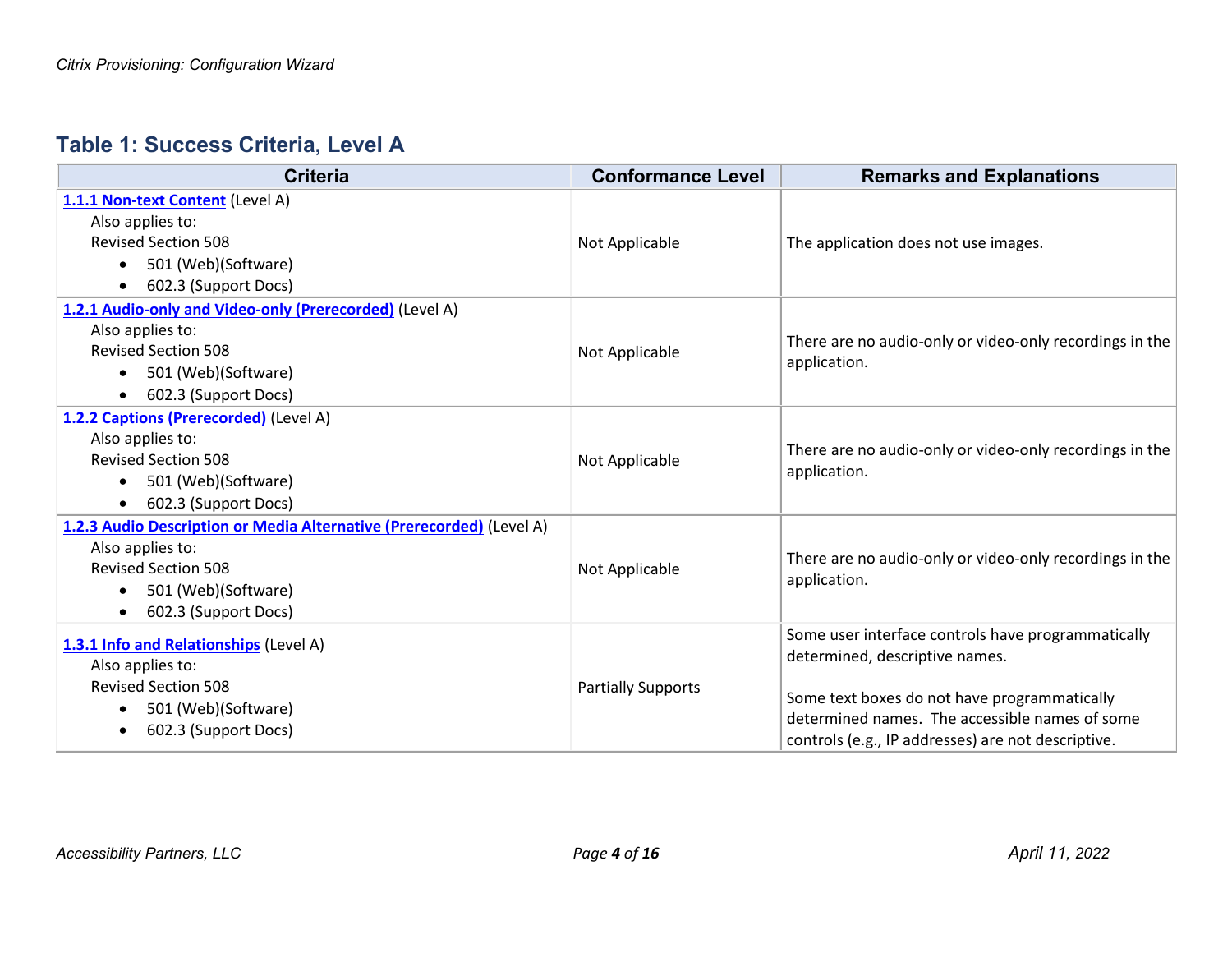| <b>Criteria</b>                                                                                                                                                    | <b>Conformance Level</b>  | <b>Remarks and Explanations</b>                                                                                          |
|--------------------------------------------------------------------------------------------------------------------------------------------------------------------|---------------------------|--------------------------------------------------------------------------------------------------------------------------|
| 1.3.2 Meaningful Sequence (Level A)<br>Also applies to:<br><b>Revised Section 508</b><br>501 (Web)(Software)<br>$\bullet$<br>602.3 (Support Docs)<br>$\bullet$     | Supports                  | Correct reading sequences can be programmatically<br>determined.                                                         |
| 1.3.3 Sensory Characteristics (Level A)<br>Also applies to:<br><b>Revised Section 508</b><br>501 (Web)(Software)<br>$\bullet$<br>602.3 (Support Docs)<br>$\bullet$ | Supports                  | Instructions and content do not rely solely on sensory<br>characteristics of components.                                 |
| 1.4.1 Use of Color (Level A)<br>Also applies to:<br><b>Revised Section 508</b><br>501 (Web)(Software)<br>$\bullet$<br>602.3 (Support Docs)<br>$\bullet$            | Supports                  | Color is not used as the sole means of conveying<br>information.                                                         |
| 1.4.2 Audio Control (Level A)<br>Also applies to:<br><b>Revised Section 508</b><br>501 (Web)(Software)<br>602.3 (Support Docs)<br>$\bullet$                        | Not Applicable            | No videos or audio recordings launch automatically<br>when a window opens.                                               |
| 2.1.1 Keyboard (Level A)<br>Also applies to:<br><b>Revised Section 508</b><br>501 (Web)(Software)<br>602.3 (Support Docs)<br>$\bullet$                             | <b>Partially Supports</b> | Some functions of the application are keyboard<br>operable. Table column widths cannot be adjusted with<br>the keyboard. |
| 2.1.2 No Keyboard Trap (Level A)<br>Also applies to:<br><b>Revised Section 508</b><br>501 (Web)(Software)<br>602.3 (Support Docs)<br>$\bullet$                     | Supports                  | No keyboard traps were observed.                                                                                         |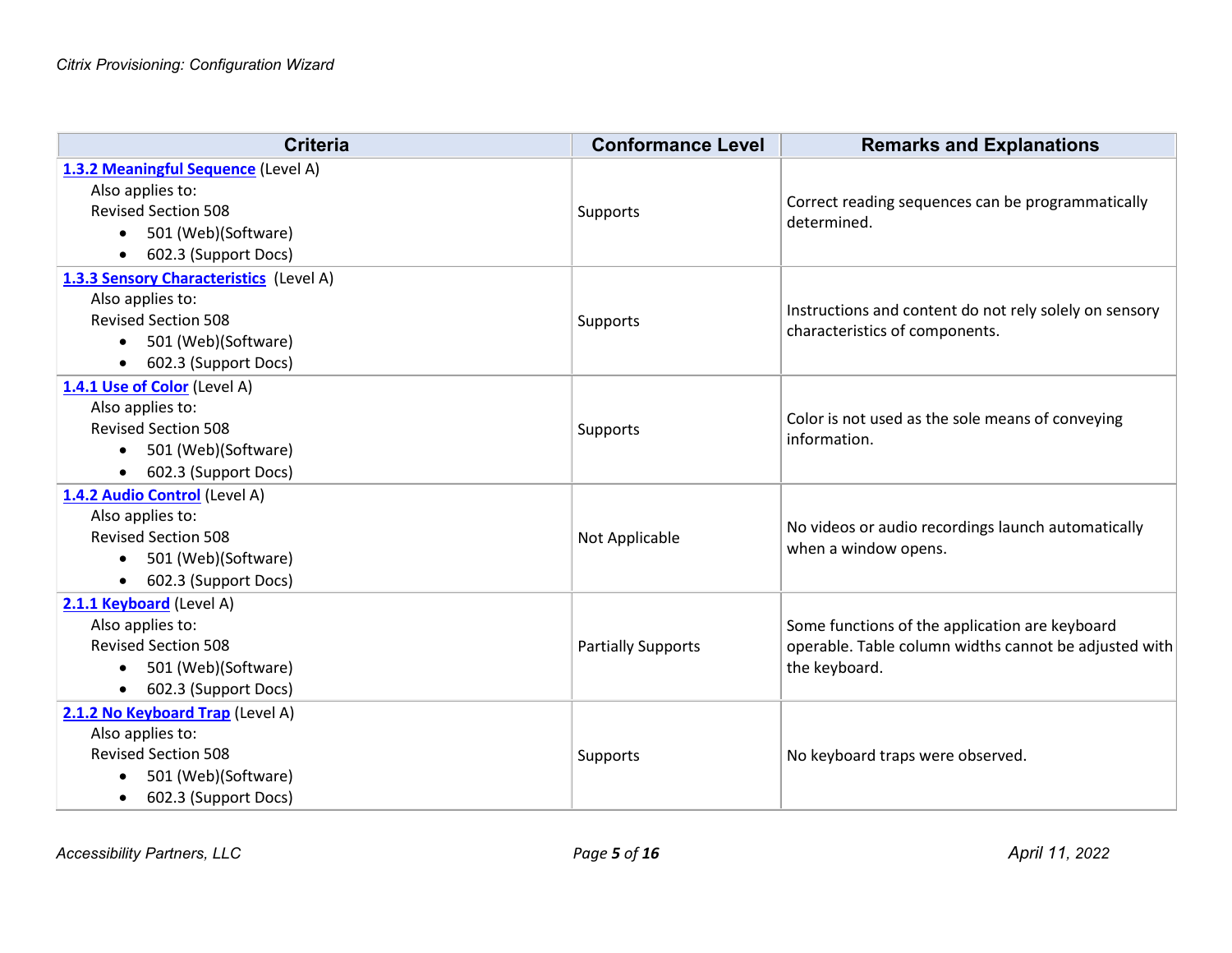| <b>Criteria</b>                                                       | <b>Conformance Level</b> | <b>Remarks and Explanations</b>                           |
|-----------------------------------------------------------------------|--------------------------|-----------------------------------------------------------|
| 2.1.4 Character Key Shortcuts (Level A 2.1 only)                      |                          | Keyboard shortcuts using only letter (including upper-    |
| Also applies to:                                                      | Not Applicable           | and lower-case letters), punctuation, number, or          |
| Revised Section 508 - Does not apply                                  |                          | symbol characters are not used.                           |
| 2.2.1 Timing Adjustable (Level A)                                     |                          |                                                           |
| Also applies to:                                                      |                          |                                                           |
| <b>Revised Section 508</b>                                            | Supports                 | The application does not require a timed response.        |
| 501 (Web)(Software)<br>$\bullet$                                      |                          |                                                           |
| 602.3 (Support Docs)<br>$\bullet$                                     |                          |                                                           |
| 2.2.2 Pause, Stop, Hide (Level A)                                     |                          |                                                           |
| Also applies to:                                                      |                          | In the Network Settings dialog, if the user enters a non- |
| <b>Revised Section 508</b>                                            | Does Not Support         | numeric character in the Port field, an error message     |
| 501 (Web)(Software)<br>$\bullet$                                      |                          | appears, but then disappears after a few seconds.         |
| 602.3 (Support Docs)<br>$\bullet$                                     |                          |                                                           |
| 2.3.1 Three Flashes or Below Threshold (Level A)                      |                          |                                                           |
| Also applies to:                                                      |                          | Flashing or blinking does not occur in the prohibited     |
| <b>Revised Section 508</b>                                            | Supports                 | range.                                                    |
| 501 (Web)(Software)<br>$\bullet$                                      |                          |                                                           |
| 602.3 (Support Docs)                                                  |                          |                                                           |
| 2.4.1 Bypass Blocks (Level A)                                         |                          |                                                           |
| Also applies to:                                                      |                          |                                                           |
| <b>Revised Section 508</b>                                            | Not Applicable           | The application is non-web software.                      |
| 501 (Web)(Software) – Does not apply to non-web software<br>$\bullet$ |                          |                                                           |
| 602.3 (Support Docs) - Does not apply to non-web docs<br>$\bullet$    |                          |                                                           |
| 2.4.2 Page Titled (Level A)                                           |                          |                                                           |
| Also applies to:                                                      |                          | Windows throughout the application contain                |
| <b>Revised Section 508</b>                                            | Supports                 | descriptive titles.                                       |
| 501 (Web)(Software)<br>$\bullet$                                      |                          |                                                           |
| 602.3 (Support Docs)<br>$\bullet$                                     |                          |                                                           |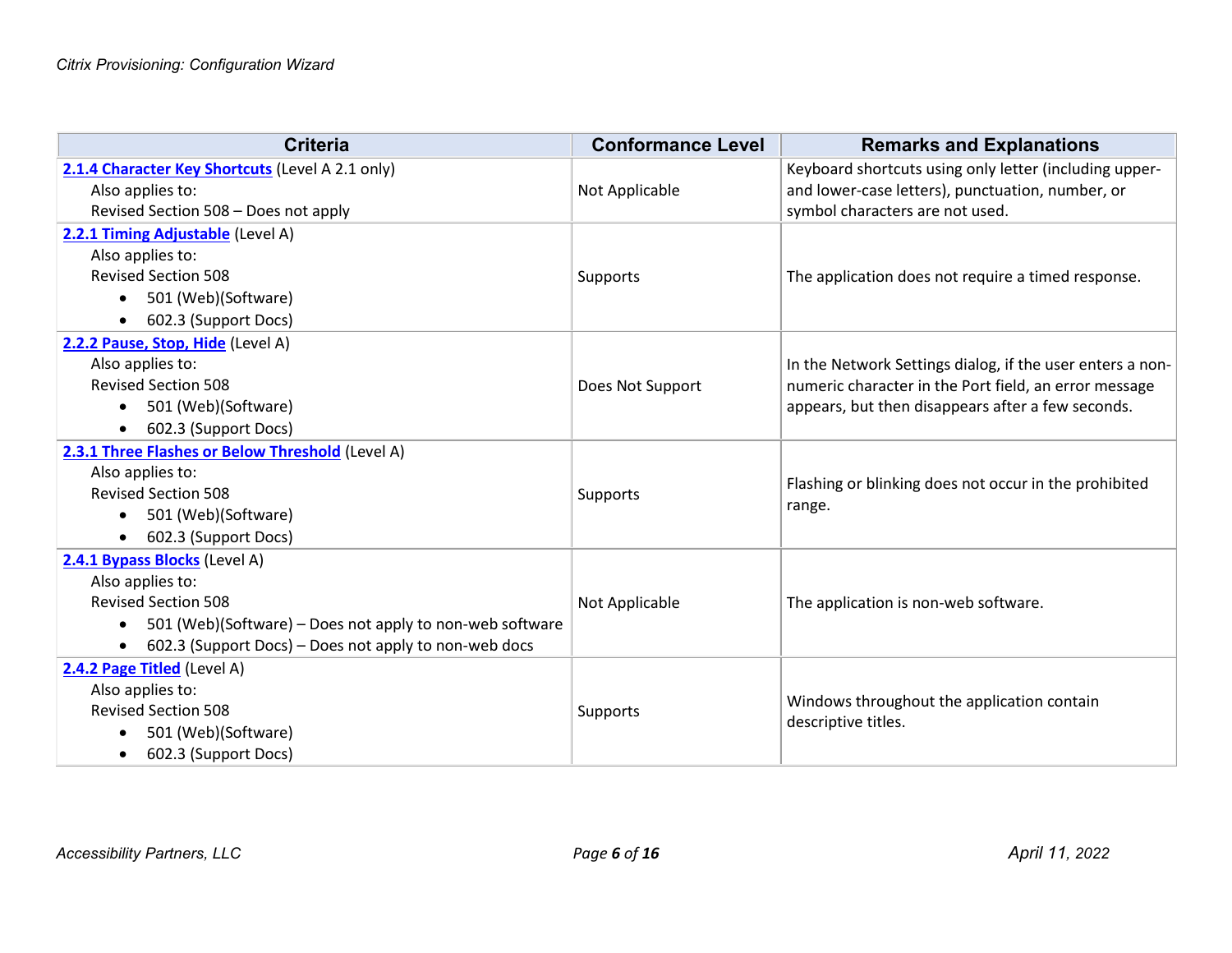| <b>Criteria</b>                                                                                                                                                      | <b>Conformance Level</b>  | <b>Remarks and Explanations</b>                                                                                                                                                                                     |
|----------------------------------------------------------------------------------------------------------------------------------------------------------------------|---------------------------|---------------------------------------------------------------------------------------------------------------------------------------------------------------------------------------------------------------------|
| 2.4.3 Focus Order (Level A)<br>Also applies to:<br><b>Revised Section 508</b><br>501 (Web)(Software)<br>$\bullet$<br>602.3 (Support Docs)<br>$\bullet$               | Supports                  | The application can be navigated in an order that<br>preserves meaning and operability.                                                                                                                             |
| 2.4.4 Link Purpose (In Context) (Level A)<br>Also applies to:<br><b>Revised Section 508</b><br>501 (Web)(Software)<br>$\bullet$<br>602.3 (Support Docs)<br>$\bullet$ | Supports                  | The purpose of links can be determined from the label<br>together with context.                                                                                                                                     |
| 2.5.1 Pointer Gestures (Level A 2.1 only)<br>Also applies to:<br>Revised Section 508 - Does not apply                                                                | Not Applicable            | Multipoint or path-based gestures are not used.                                                                                                                                                                     |
| 2.5.2 Pointer Cancellation (Level A 2.1 only)<br>Also applies to:<br>Revised Section 508 - Does not apply                                                            | Supports                  | Pointer functionality does not contain down-events.                                                                                                                                                                 |
| 2.5.3 Label in Name (Level A 2.1 only)<br>Also applies to:<br>Revised Section 508 - Does not apply                                                                   | <b>Partially Supports</b> | In some areas, user interface components with labels<br>contain the text that is presented visually.<br>In some areas, user interface components with labels<br>do not contain the text that is presented visually. |
| 2.5.4 Motion Actuation (Level A 2.1 only)<br>Also applies to:<br>Revised Section 508 - Does not apply                                                                | Not Applicable            | The application does not contain device or user motion<br>functionality.                                                                                                                                            |
| 3.1.1 Language of Page (Level A)<br>Also applies to:<br><b>Revised Section 508</b><br>501 (Web)(Software)<br>$\bullet$<br>602.3 (Support Docs)<br>$\bullet$          | Supports                  | The default human language can be programmatically<br>determined in all application windows.                                                                                                                        |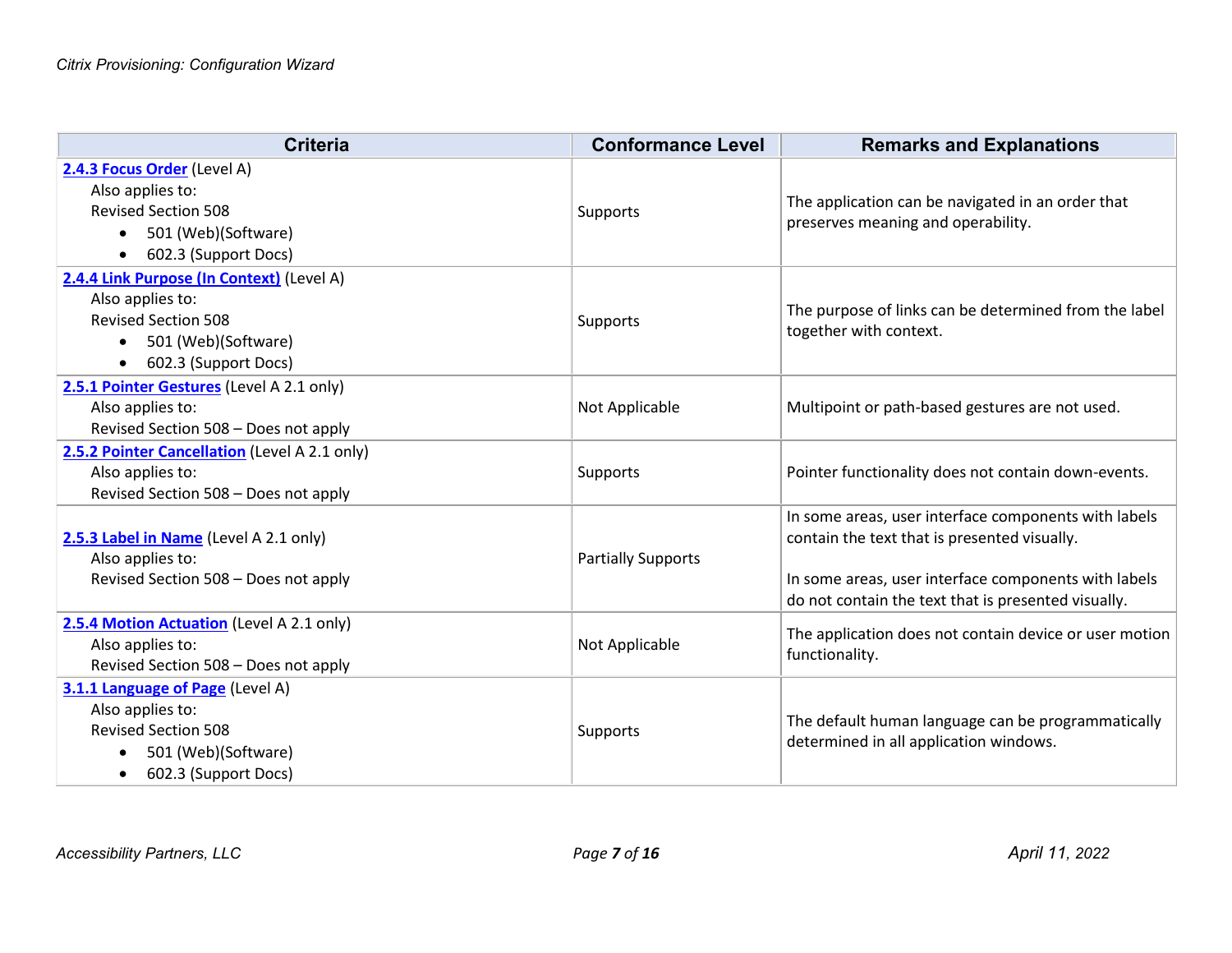| <b>Criteria</b>                             | <b>Conformance Level</b>  | <b>Remarks and Explanations</b>                                                                        |
|---------------------------------------------|---------------------------|--------------------------------------------------------------------------------------------------------|
| 3.2.1 On Focus (Level A)                    |                           |                                                                                                        |
| Also applies to:                            |                           |                                                                                                        |
| <b>Revised Section 508</b>                  | Supports                  | Putting focus on components does not initiate a change<br>of context.                                  |
| 501 (Web)(Software)<br>$\bullet$            |                           |                                                                                                        |
| 602.3 (Support Docs)<br>$\bullet$           |                           |                                                                                                        |
| 3.2.2 On Input (Level A)                    |                           |                                                                                                        |
| Also applies to:                            |                           |                                                                                                        |
| <b>Revised Section 508</b>                  | Supports                  | Changing the setting of user interface components<br>does not automatically cause a change of context. |
| 501 (Web)(Software)<br>$\bullet$            |                           |                                                                                                        |
| 602.3 (Support Docs)<br>$\bullet$           |                           |                                                                                                        |
| <b>3.3.1 Error Identification</b> (Level A) |                           |                                                                                                        |
| Also applies to:                            |                           | Input errors are identified and error messages are                                                     |
| <b>Revised Section 508</b>                  | <b>Partially Supports</b> | displayed. Some error messages do not specify which                                                    |
| 501 (Web)(Software)<br>$\bullet$            |                           | form field is in error.                                                                                |
| 602.3 (Support Docs)<br>$\bullet$           |                           |                                                                                                        |
| 3.3.2 Labels or Instructions (Level A)      |                           |                                                                                                        |
| Also applies to:                            |                           |                                                                                                        |
| <b>Revised Section 508</b>                  | Supports                  | Labels are provided for input fields.                                                                  |
| 501 (Web)(Software)<br>$\bullet$            |                           |                                                                                                        |
| 602.3 (Support Docs)<br>$\bullet$           |                           |                                                                                                        |
| 4.1.1 Parsing (Level A)                     |                           |                                                                                                        |
| Also applies to:                            |                           |                                                                                                        |
| <b>Revised Section 508</b>                  | Not Applicable            | The software compiles and runs.                                                                        |
| 501 (Web)(Software)<br>$\bullet$            |                           |                                                                                                        |
| 602.3 (Support Docs)<br>$\bullet$           |                           |                                                                                                        |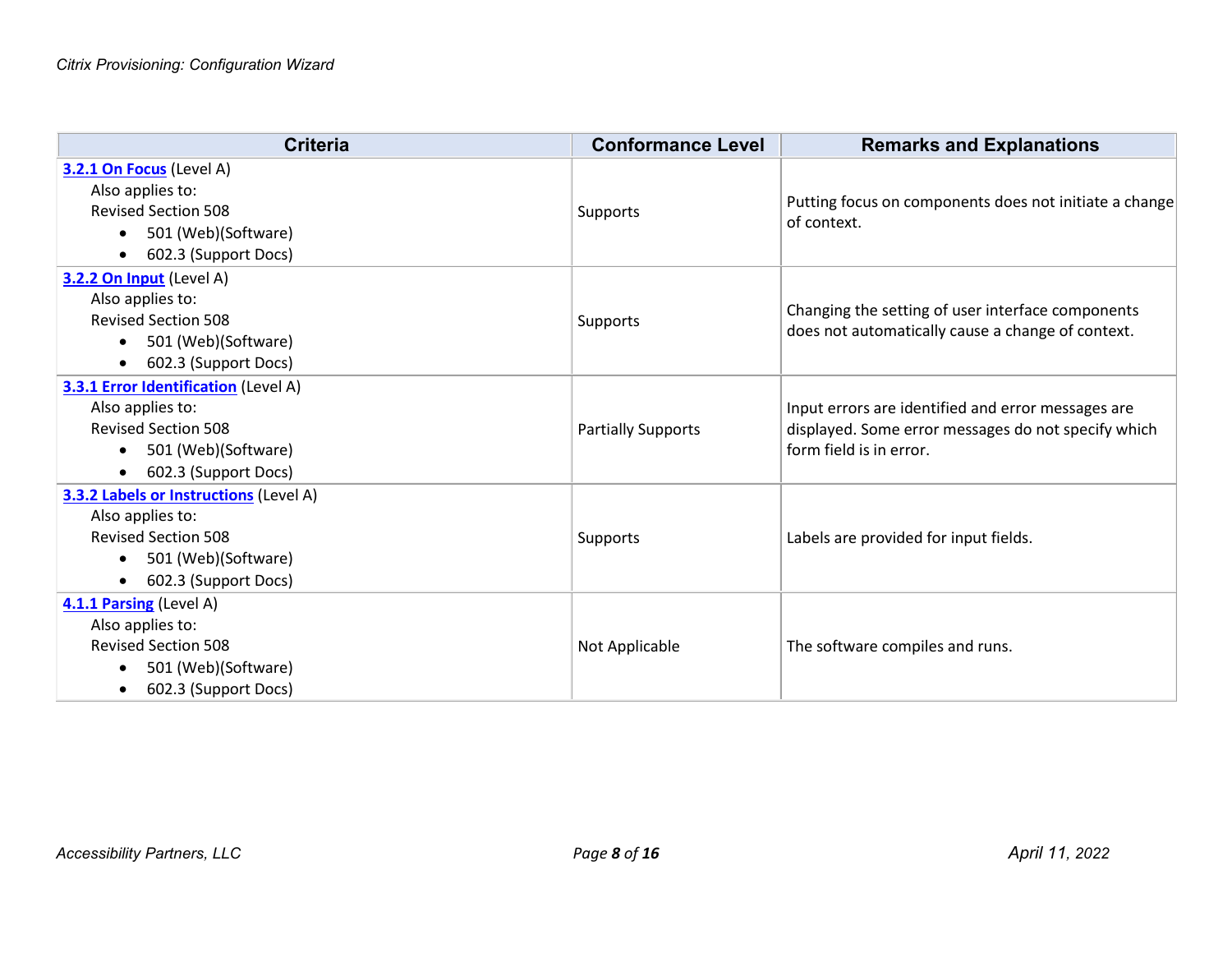| <b>Criteria</b>                                                                                                                                              | <b>Conformance Level</b>  | <b>Remarks and Explanations</b>                                                                                                                                                                                                                                       |
|--------------------------------------------------------------------------------------------------------------------------------------------------------------|---------------------------|-----------------------------------------------------------------------------------------------------------------------------------------------------------------------------------------------------------------------------------------------------------------------|
| 4.1.2 Name, Role, Value (Level A)<br>Also applies to:<br><b>Revised Section 508</b><br>501 (Web)(Software)<br>$\bullet$<br>602.3 (Support Docs)<br>$\bullet$ | <b>Partially Supports</b> | The application provides name, role, state, and value<br>information to assistive technology for some<br>components.<br>The application does not provide accurate name, role,<br>state, and value information for some controls (e.g.,<br>text boxes, radio buttons). |

### **Table 2: Success Criteria, Level AA**

| <b>Criteria</b>                                  | <b>Conformance Level</b> | <b>Remarks and Explanations</b>                       |
|--------------------------------------------------|--------------------------|-------------------------------------------------------|
| 1.2.4 Captions (Live) (Level AA)                 |                          |                                                       |
| Also applies to:                                 |                          |                                                       |
| <b>Revised Section 508</b>                       | Not Applicable           | No time-based media present.                          |
| 501 (Web)(Software)<br>$\bullet$                 |                          |                                                       |
| 602.3 (Support Docs)<br>$\bullet$                |                          |                                                       |
| 1.2.5 Audio Description (Prerecorded) (Level AA) |                          |                                                       |
| Also applies to:                                 |                          |                                                       |
| <b>Revised Section 508</b>                       | Not Applicable           | No live presentations hosted.                         |
| 501 (Web)(Software)<br>$\bullet$                 |                          |                                                       |
| 602.3 (Support Docs)<br>$\bullet$                |                          |                                                       |
| 1.3.4 Orientation (Level AA 2.1 only)            |                          |                                                       |
| Also applies to:                                 | Supports                 | The application supports the system-level orientation |
| Revised Section 508 - Does not apply             |                          | setting.                                              |
| 1.3.5 Identify Input Purpose (Level AA 2.1 only) |                          |                                                       |
| Also applies to:                                 | Not Applicable           | User personal information is not requested.           |
| Revised Section 508 - Does not apply             |                          |                                                       |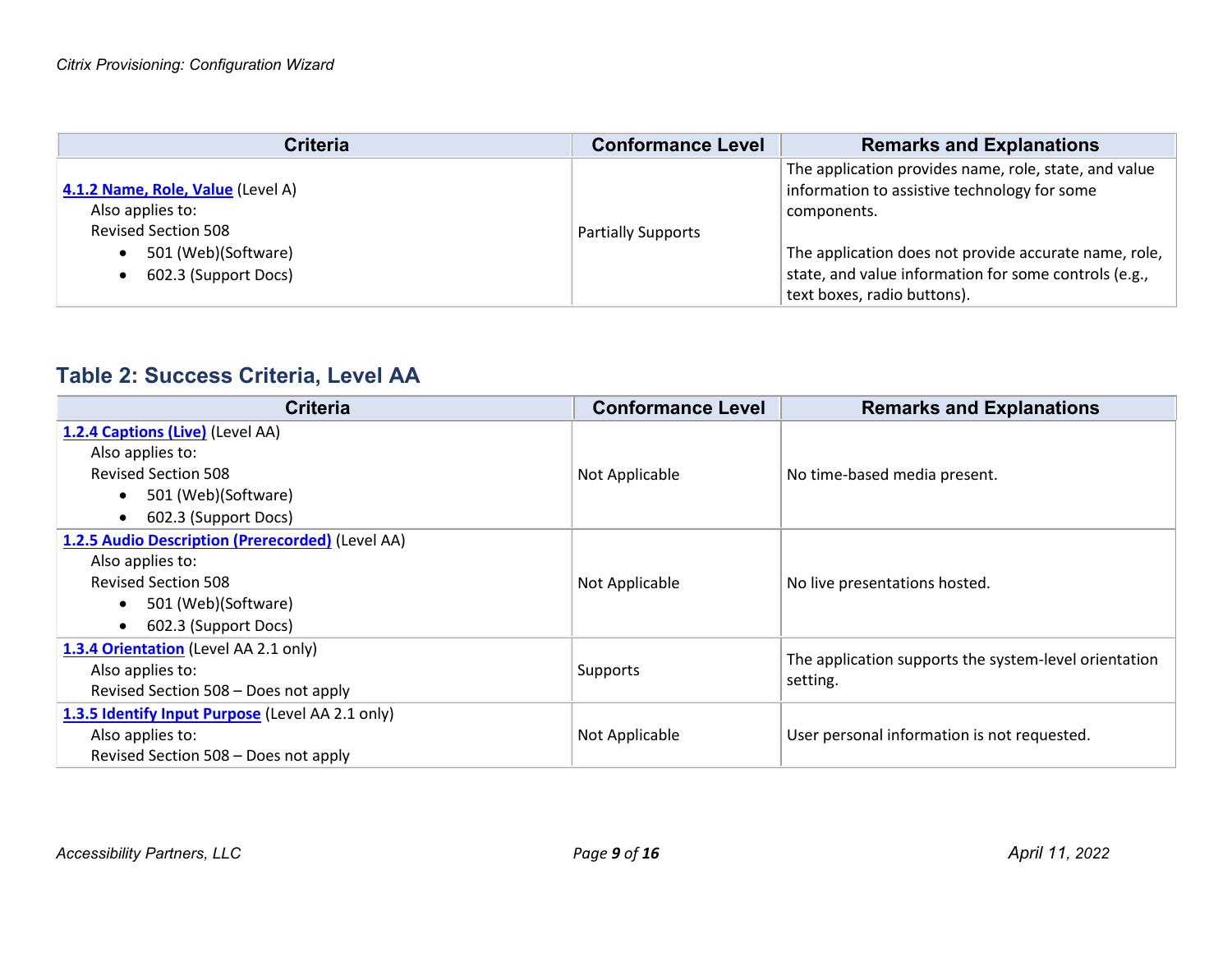| <b>Criteria</b>                                                                                                                                                | <b>Conformance Level</b>  | <b>Remarks and Explanations</b>                                                                                                              |
|----------------------------------------------------------------------------------------------------------------------------------------------------------------|---------------------------|----------------------------------------------------------------------------------------------------------------------------------------------|
| 1.4.3 Contrast (Minimum) (Level AA)<br>Also applies to:<br><b>Revised Section 508</b><br>501 (Web)(Software)<br>$\bullet$<br>602.3 (Support Docs)<br>$\bullet$ | Supports                  | The application meets the required contrast ratio.                                                                                           |
| 1.4.4 Resize text (Level AA)<br>Also applies to:<br><b>Revised Section 508</b><br>501 (Web)(Software)<br>$\bullet$<br>602.3 (Support Docs)<br>$\bullet$        | Not Applicable            | Software application does not allow for the user to<br>adjust text.                                                                          |
| 1.4.5 Images of Text (Level AA)<br>Also applies to:<br><b>Revised Section 508</b><br>501 (Web)(Software)<br>$\bullet$<br>602.3 (Support Docs)<br>$\bullet$     | <b>Supports</b>           | Images of text are not used.                                                                                                                 |
| 1.4.10 Reflow (Level AA 2.1 only)<br>Also applies to:<br>Revised Section 508 - Does not apply                                                                  | Not Applicable            | Software application does not allow for the user to<br>adjust text.                                                                          |
| 1.4.11 Non-text Contrast (Level AA 2.1 only)<br>Also applies to:<br>Revised Section 508 - Does not apply                                                       | <b>Partially Supports</b> | Some user interface elements meet the minimum<br>contrast ratio of 3:1. Some selected tree items do not<br>meet the required contrast ratio. |
| 1.4.12 Text Spacing (Level AA 2.1 only)<br>Also applies to:<br>Revised Section 508 - Does not apply                                                            | Not Applicable            | Software application does not allow for the user to<br>adjust text.                                                                          |
| 1.4.13 Content on Hover or Focus (Level AA 2.1 only)<br>Also applies to:<br>Revised Section 508 - Does not apply                                               | Not Applicable            | Hover content is not used.                                                                                                                   |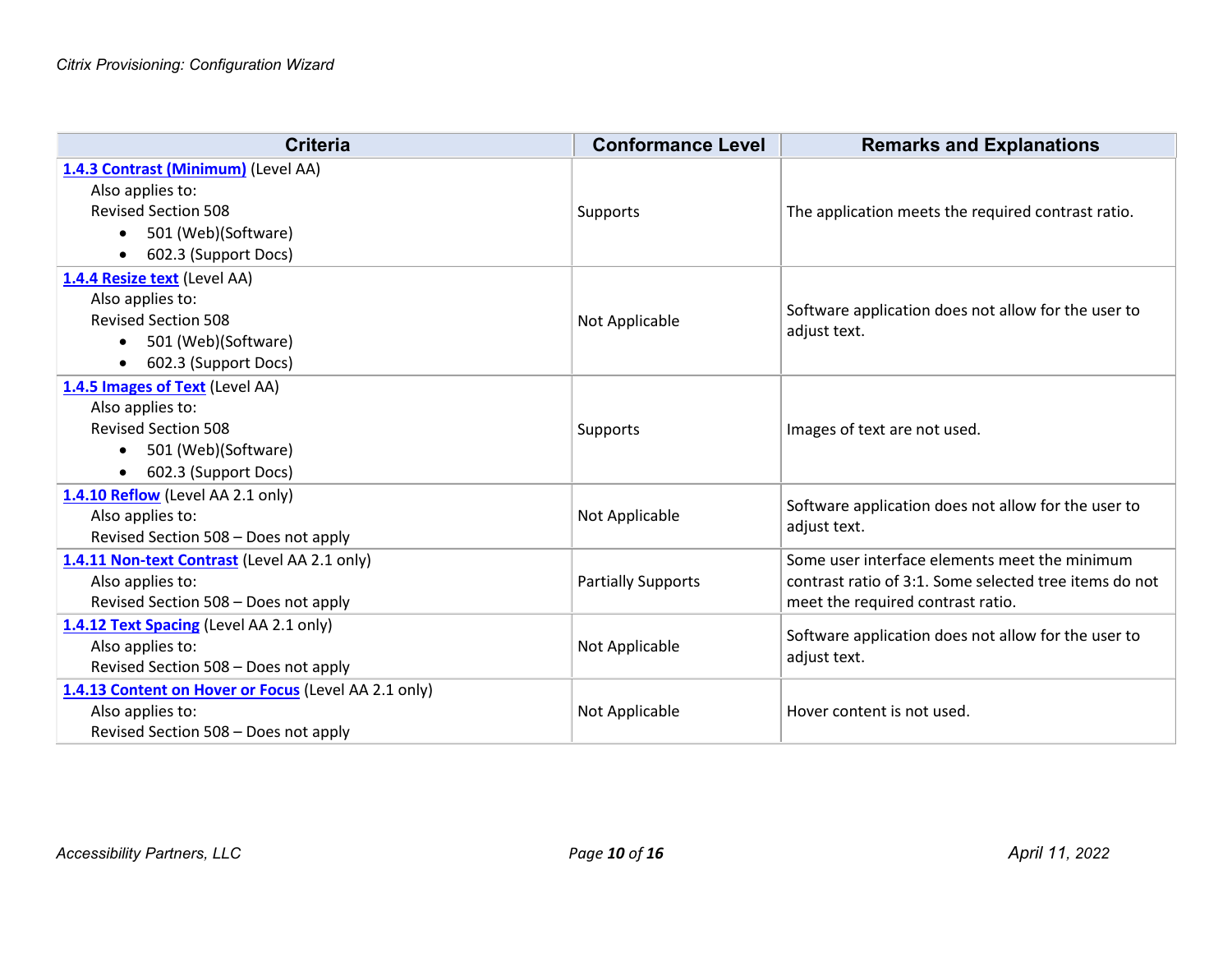| <b>Criteria</b>                                                       | <b>Conformance Level</b> | <b>Remarks and Explanations</b>                                                  |
|-----------------------------------------------------------------------|--------------------------|----------------------------------------------------------------------------------|
| 2.4.5 Multiple Ways (Level AA)                                        |                          |                                                                                  |
| Also applies to:                                                      | Supports                 | There are multiple ways to perform some functions<br>throughout the application. |
| <b>Revised Section 508</b>                                            |                          |                                                                                  |
| 501 (Web)(Software) – Does not apply to non-web software<br>$\bullet$ |                          |                                                                                  |
| 602.3 (Support Docs) - Does not apply to non-web docs<br>$\bullet$    |                          |                                                                                  |
| 2.4.6 Headings and Labels (Level AA)                                  |                          |                                                                                  |
| Also applies to:                                                      |                          |                                                                                  |
| <b>Revised Section 508</b>                                            | <b>Supports</b>          | Headings and labels describe topic or purpose.                                   |
| 501 (Web)(Software)<br>$\bullet$                                      |                          |                                                                                  |
| 602.3 (Support Docs)<br>$\bullet$                                     |                          |                                                                                  |
| 2.4.7 Focus Visible (Level AA)                                        |                          |                                                                                  |
| Also applies to:                                                      |                          |                                                                                  |
| <b>Revised Section 508</b>                                            | Supports                 | Focus is well defined when it lands on a control.                                |
| 501 (Web)(Software)<br>$\bullet$                                      |                          |                                                                                  |
| 602.3 (Support Docs)<br>$\bullet$                                     |                          |                                                                                  |
| 3.1.2 Language of Parts (Level AA)                                    |                          |                                                                                  |
| Also applies to:                                                      |                          | The default human language can be programmatically                               |
| <b>Revised Section 508</b>                                            | <b>Supports</b>          | determined.                                                                      |
| 501 (Web)(Software)<br>$\bullet$                                      |                          |                                                                                  |
| 602.3 (Support Docs)<br>$\bullet$                                     |                          |                                                                                  |
| <b>3.2.3 Consistent Navigation (Level AA)</b>                         |                          |                                                                                  |
| Also applies to:                                                      |                          | Consistent navigation occurs throughout the                                      |
| <b>Revised Section 508</b>                                            | Supports                 | application.                                                                     |
| 501 (Web)(Software) - Does not apply to non-web software<br>$\bullet$ |                          |                                                                                  |
| 602.3 (Support Docs) – Does not apply to non-web docs<br>$\bullet$    |                          |                                                                                  |
| <b>3.2.4 Consistent Identification (Level AA)</b>                     |                          |                                                                                  |
| Also applies to:                                                      |                          | Consistent identification occurs throughout the                                  |
| <b>Revised Section 508</b>                                            | Supports                 | application.                                                                     |
| 501 (Web)(Software) - Does not apply to non-web software<br>$\bullet$ |                          |                                                                                  |
| 602.3 (Support Docs) – Does not apply to non-web docs<br>$\bullet$    |                          |                                                                                  |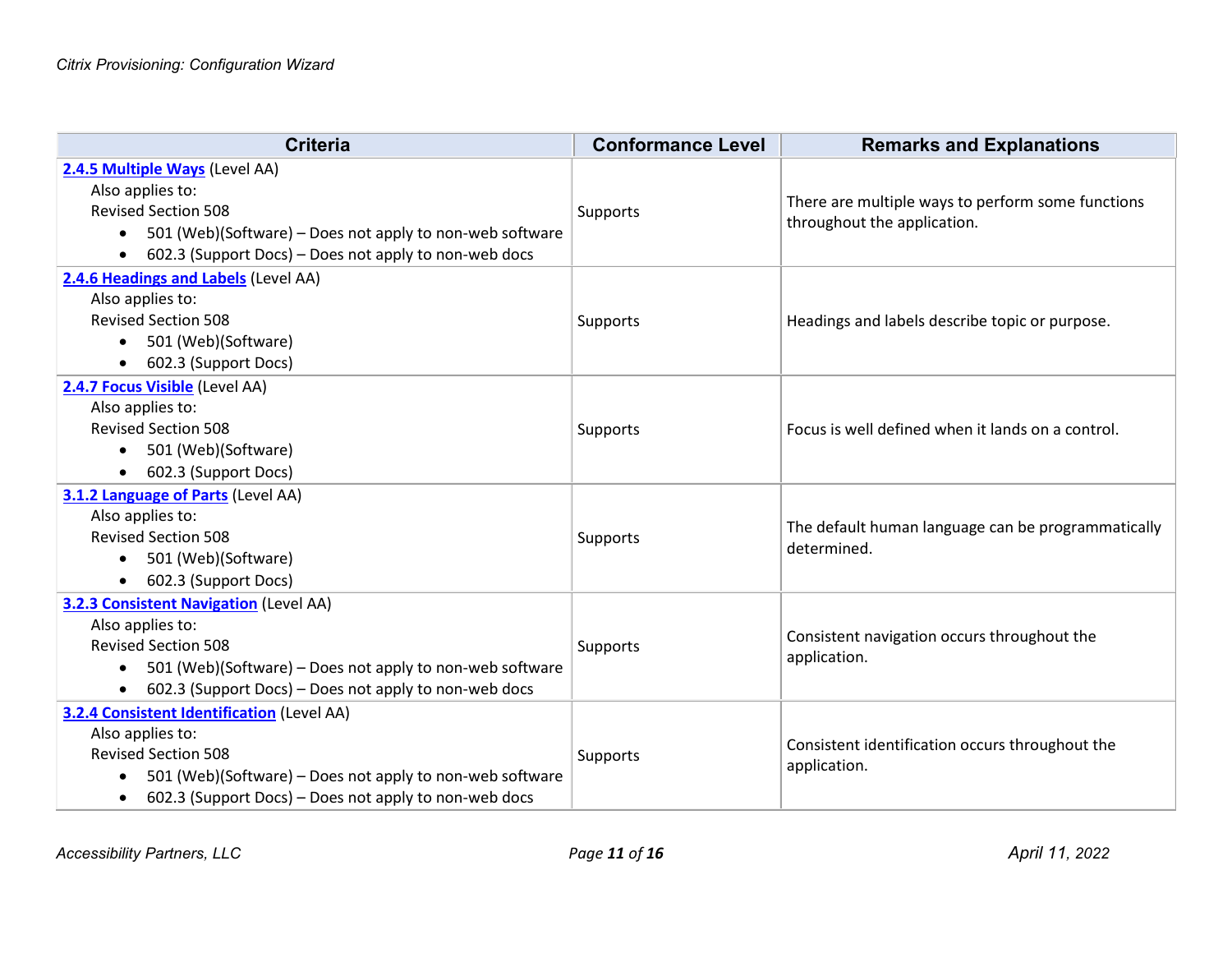| <b>Criteria</b>                                                                                                                                                                       | <b>Conformance Level</b>  | <b>Remarks and Explanations</b>                                                                                                                                                                         |
|---------------------------------------------------------------------------------------------------------------------------------------------------------------------------------------|---------------------------|---------------------------------------------------------------------------------------------------------------------------------------------------------------------------------------------------------|
| <b>3.3.3 Error Suggestion (Level AA)</b><br>Also applies to:<br><b>Revised Section 508</b><br>501 (Web)(Software)<br>$\bullet$<br>602.3 (Support Docs)<br>$\bullet$                   | <b>Partially Supports</b> | Input errors are identified and error messages are<br>displayed. Some error messages do not specify which<br>form field is in error. Some error messages do not<br>include a suggested range of values. |
| 3.3.4 Error Prevention (Legal, Financial, Data) (Level AA)<br>Also applies to:<br><b>Revised Section 508</b><br>501 (Web)(Software)<br>$\bullet$<br>602.3 (Support Docs)<br>$\bullet$ | Not Applicable            | Application does not cause legal commitments or<br>financial transactions to occur for the user.                                                                                                        |
| 4.1.3 Status Messages (Level AA 2.1 only)<br>Also applies to:<br>Revised Section 508 - Does not apply                                                                                 | Supports                  | Status messages are announced by screen readers.                                                                                                                                                        |

#### **Table 3: Success Criteria, Level AAA**

Notes: Product was not tested to WCAG 2.0 AAA level

# **Revised Section 508 Report**

### **Chapter 3: [Functional Performance Criteria](https://www.access-board.gov/guidelines-and-standards/communications-and-it/about-the-ict-refresh/final-rule/text-of-the-standards-and-guidelines#302-functional-performance-criteria) (FPC)**

| <b>Conformance Level</b>  | <b>Remarks and Explanations</b>                                                                                                                                         |
|---------------------------|-------------------------------------------------------------------------------------------------------------------------------------------------------------------------|
| <b>Partially Supports</b> | The application is partially keyboard operable.<br>The application provides name, role, state, and value<br>information to assistive technology for some<br>components. |
|                           |                                                                                                                                                                         |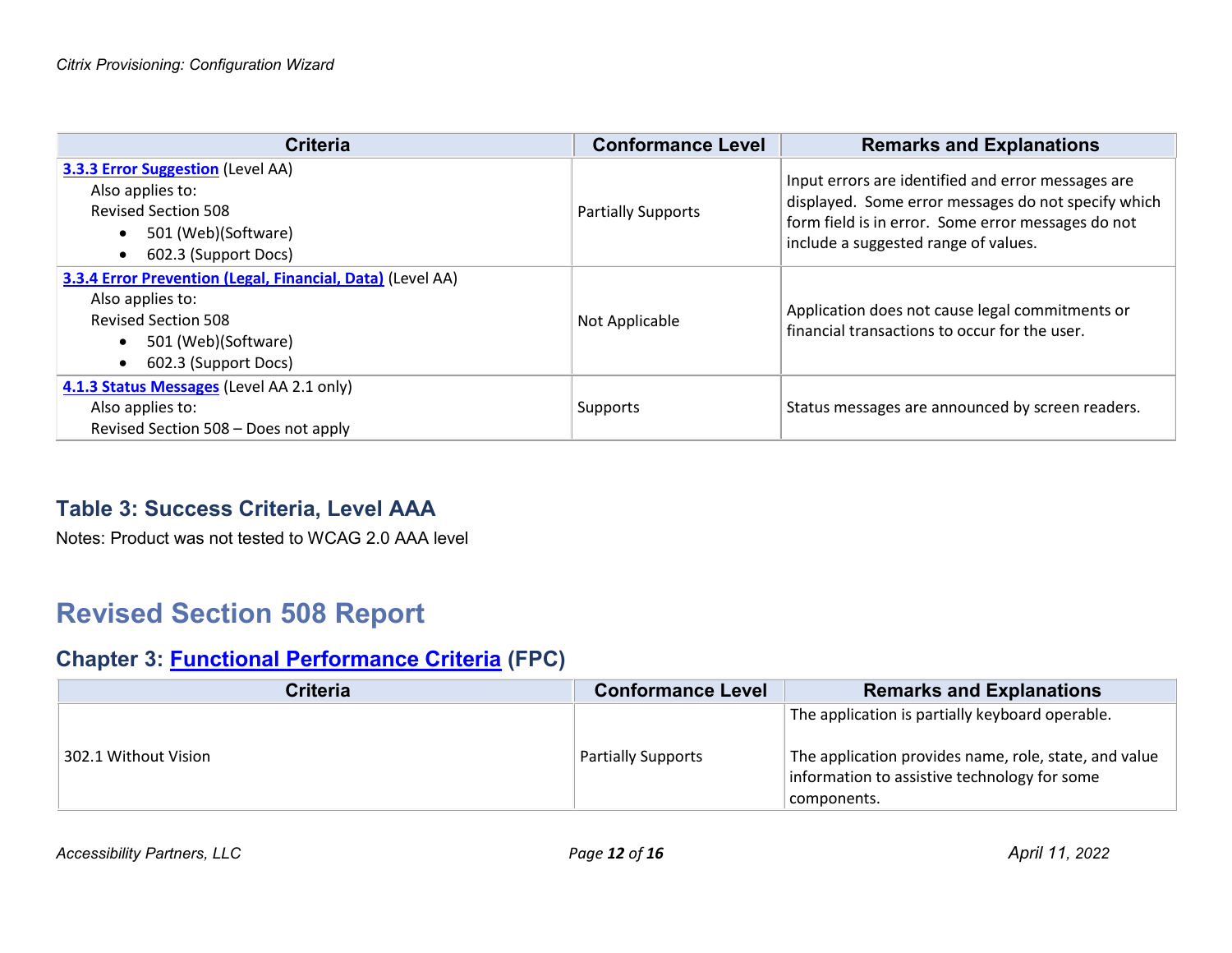| <b>Criteria</b>                                                | <b>Conformance Level</b>  | <b>Remarks and Explanations</b>                                                                                                                                                                                                                                                                            |
|----------------------------------------------------------------|---------------------------|------------------------------------------------------------------------------------------------------------------------------------------------------------------------------------------------------------------------------------------------------------------------------------------------------------|
| 302.2 With Limited Vision                                      | <b>Partially Supports</b> | The application is partially keyboard operable.<br>The application provides name, role, state, and value<br>information to assistive technology for some<br>components.<br>The application can be used by users with low visual<br>acuity when combined with screen magnification<br>assistive technology. |
| 302.3 Without Perception of Color                              | <b>Supports</b>           | Color is not used as the sole means of conveying<br>information.                                                                                                                                                                                                                                           |
| 302.4 Without Hearing                                          | Supports                  | The application does not require user hearing.                                                                                                                                                                                                                                                             |
| 302.5 With Limited Hearing                                     | <b>Supports</b>           | The application does not require user hearing.                                                                                                                                                                                                                                                             |
| 302.6 Without Speech                                           | <b>Supports</b>           | The application does not require user speech.                                                                                                                                                                                                                                                              |
| 302.7 With Limited Manipulation                                | <b>Partially Supports</b> | The application is partially keyboard operable.                                                                                                                                                                                                                                                            |
| 302.8 With Limited Reach and Strength                          | <b>Partially Supports</b> | The application is partially keyboard operable.                                                                                                                                                                                                                                                            |
| 302.9 With Limited Language, Cognitive, and Learning Abilities | <b>Supports</b>           |                                                                                                                                                                                                                                                                                                            |

### **Chapter 4: [Hardware](https://www.access-board.gov/guidelines-and-standards/communications-and-it/about-the-ict-refresh/final-rule/text-of-the-standards-and-guidelines#401-general)**

Notes: This product is not hardware and therefore this section is not applicable to the product.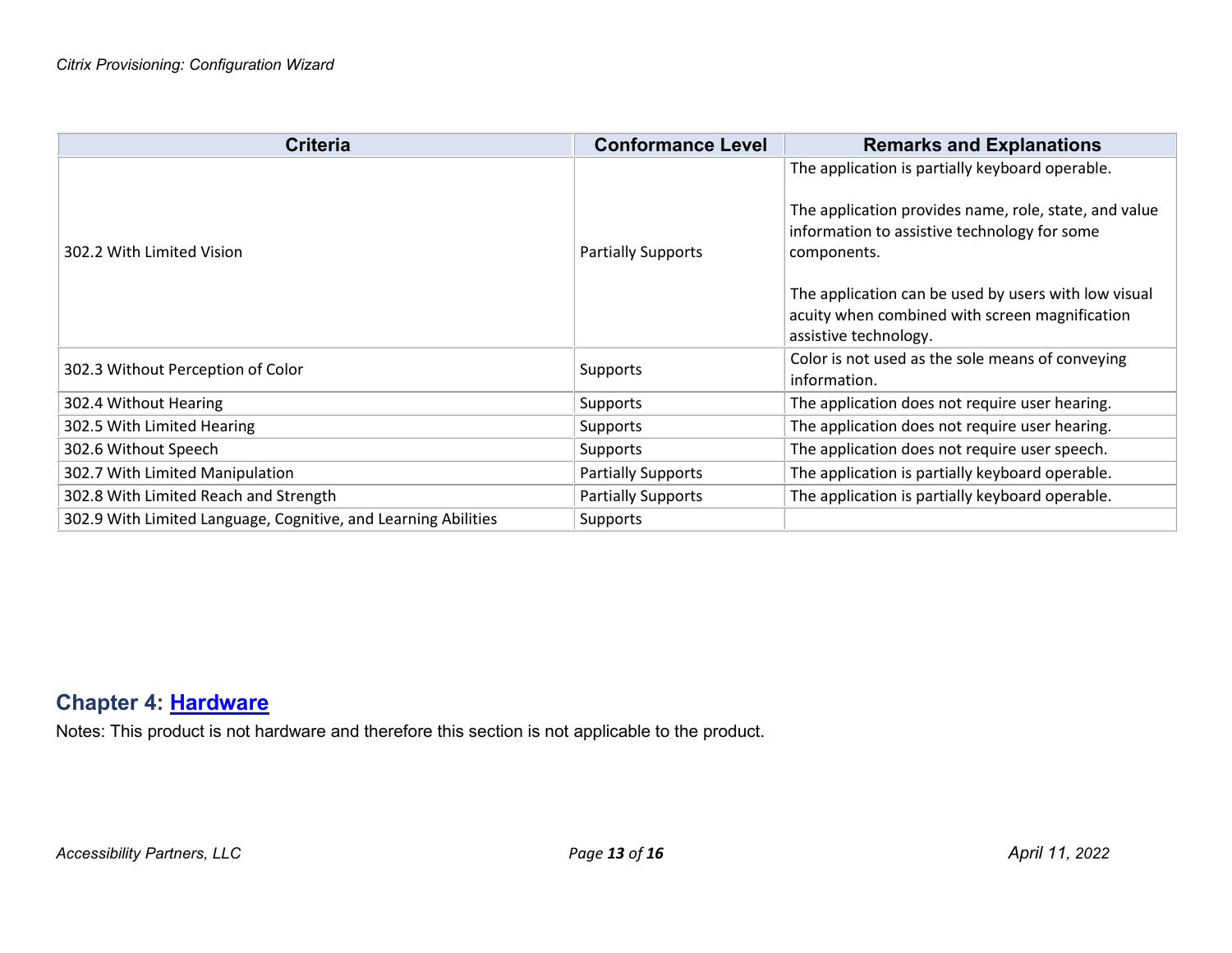### **Chapter 5: [Software](https://www.access-board.gov/guidelines-and-standards/communications-and-it/about-the-ict-refresh/final-rule/text-of-the-standards-and-guidelines#501-general)**

| <b>Criteria</b>                                       | <b>Conformance Level</b>            | <b>Remarks and Explanations</b>                                                                                                                                                                                                                                      |
|-------------------------------------------------------|-------------------------------------|----------------------------------------------------------------------------------------------------------------------------------------------------------------------------------------------------------------------------------------------------------------------|
| 501.1 Scope - Incorporation of WCAG 2.0 AA            | See WCAG 2.0 section                | See information in WCAG section                                                                                                                                                                                                                                      |
| <b>502 Interoperability with Assistive Technology</b> | Heading cell - no response required | Heading cell - no response required                                                                                                                                                                                                                                  |
| 502.2.1 User Control of Accessibility Features        | Not Applicable                      | The application is not an operating system<br>(platform software).                                                                                                                                                                                                   |
| 502.2.2 No Disruption of Accessibility Features       | Supports                            | The application does not interfere with operating<br>system accessibility features.                                                                                                                                                                                  |
| <b>502.3 Accessibility Services</b>                   | Heading cell - no response required | Heading cell - no response required                                                                                                                                                                                                                                  |
| 502.3.1 Object Information                            | <b>Partially Supports</b>           | The application provides name, role, state and<br>value information to assistive technology for some<br>components.<br>The application does not provide accurate name,<br>role, state, and value information for some<br>controls (e.g., text boxes, radio buttons). |
| 502.3.2 Modification of Object Information            | Supports                            | The application can be operated by assistive<br>technology. Controls expose state information to<br>screen readers.                                                                                                                                                  |
| 502.3.3 Row, Column, and Headers                      | Supports                            | Table headers are associated with their<br>corresponding data cells.                                                                                                                                                                                                 |
| 502.3.4 Values                                        | Supports                            | Assistive technology can operate the user interface<br>to determine values.                                                                                                                                                                                          |
| 502.3.5 Modification of Values                        | Supports                            | Assistive technology can operate the user interface<br>to set values.                                                                                                                                                                                                |
| 502.3.6 Label Relationships                           | <b>Partially Supports</b>           | The application provides label information to<br>assistive technology for some components.<br>Some components (e.g., text boxes) do not provide<br>accessible name labels.                                                                                           |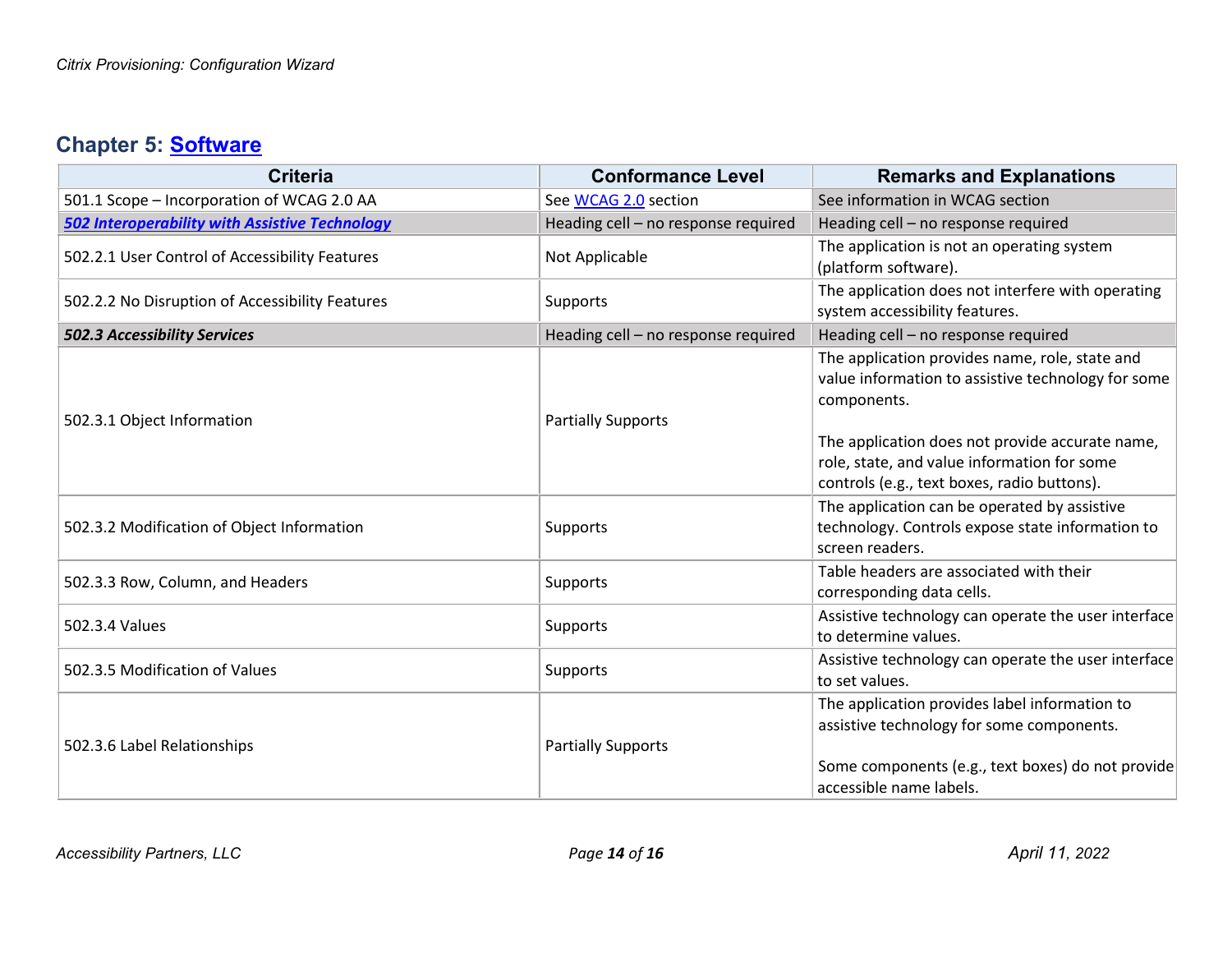| <b>Criteria</b>                                        | <b>Conformance Level</b>            | <b>Remarks and Explanations</b>                                                              |
|--------------------------------------------------------|-------------------------------------|----------------------------------------------------------------------------------------------|
| 502.3.7 Hierarchical Relationships                     | <b>Supports</b>                     | Parent-child relationships can be determined                                                 |
|                                                        |                                     | programmatically.                                                                            |
| 502.3.8 Text                                           | <b>Supports</b>                     | Assistive technology can operate the user interface                                          |
|                                                        |                                     | to read text.                                                                                |
| 502.3.9 Modification of Text                           | Supports                            | Assistive technology can operate the user interface                                          |
|                                                        |                                     | to modify text.                                                                              |
|                                                        |                                     | Some objects provide their roles, and the actions                                            |
| 502.3.10 List of Actions                               | <b>Partially Supports</b>           | may be programmatically determined. Some<br>objects (e.g., radio buttons) do not provide the |
|                                                        |                                     | correct role.                                                                                |
|                                                        |                                     | Some objects provide their roles and the actions                                             |
|                                                        | <b>Partially Supports</b>           | may be programmatically determined. Some                                                     |
| 502.3.11 Actions on Objects                            |                                     | objects (e.g., radio buttons) do not provide the                                             |
|                                                        |                                     | correct role.                                                                                |
|                                                        |                                     | Edit fields are compatible with assistive                                                    |
| 502.3.12 Focus Cursor                                  | <b>Supports</b>                     | technology.                                                                                  |
| 502.3.13 Modification of Focus Cursor                  | Supports                            | Edit fields are compatible with assistive                                                    |
|                                                        |                                     | technology.                                                                                  |
| 502.3.14 Event Notification                            | <b>Supports</b>                     | Controls provide change in state information to                                              |
|                                                        |                                     | screen readers.                                                                              |
| 502.4 Platform Accessibility Features                  | Not Applicable                      | The application is not an operating system.                                                  |
| <b>503 Applications</b>                                | Heading cell - no response required | Heading cell - no response required                                                          |
| 503.2 User Preferences                                 | <b>Supports</b>                     | Windows High Contrast settings are supported.                                                |
| 503.3 Alternative User Interfaces                      | Not Applicable                      | The application does not provide an alternative                                              |
|                                                        |                                     | user interface and is not assistive technology.                                              |
| 503.4 User Controls for Captions and Audio Description | Heading cell - no response required | Heading cell - no response required                                                          |
| 503.4.1 Caption Controls                               | Not Applicable                      | Multimedia is not used.                                                                      |
| 503.4.2 Audio Description Controls                     | Not Applicable                      | Multimedia is not used.                                                                      |
| <b>504 Authoring Tools</b>                             | Heading cell - no response required | Heading cell - no response required                                                          |